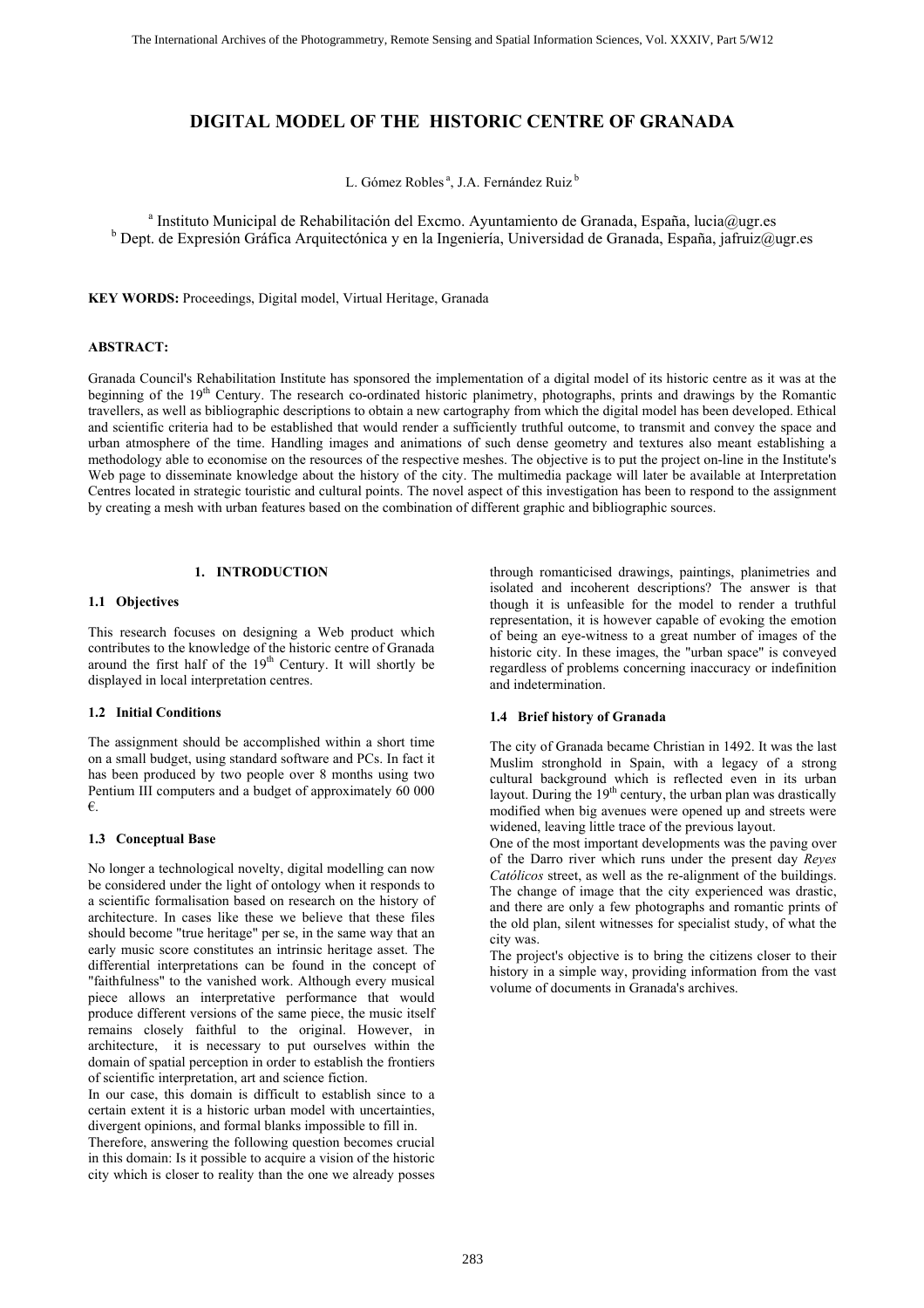

Figure 1. Print of the Darro river before paving over

### **1.5 Sources**

The first step was to co-ordinate a team to search through any relevant information in the archives and libraries of Granada, in order to build a scientific and documentary body of work to fulfil the project's objective. After the bibliographic search we continued with the localisation of the originals of each representation to obtain the best quality information available. However, this search provided an unbalanced outcome. We obtained a great deal of information about some places, while others remained virtually unknown. We dealt, anyway, with a great volume of information which in some cases was anachronic in relation to those parts that were well documented - descriptions that didn't coincide with the graphic documents, representations by different authors that were similar in the general features but were quite different after a close study, as happened with the *Del Carmen* Convent (Anónimo, s.XVIII; Pancorbo 1760) representations which were contradictory despite being contemporary.



Figure 2. Both versions of Convento del Carmen

The next step was to classify the information by date, because some areas had been drastically altered in the space of a few years, not only in their buildings but also in the alignment. After an analysis of the chronology of major changes in the morphology and city plan and of our objectives themselves,

the team decided to consider the year 1835 as the reference date. From that date, and taking only as valid information coming from photographs (Clifford, 1862; García, 1880- 1900) which frequently dated from after the reference date, we considered that both descriptions and prints or pictorial representations were unreliable documents due to the evident subjectivity which an author can have over real facts. At this point with a photographic and historical compilation posterior to the date that we were trying to represent and the subjective literary and pictorial documents by some authors, we felt the need to establish a trustworthy reference item as a foundation for our work.

Thus we referred to one of the most well know historic city maps of Granada: Dalmau's 1831 plan (Dalmau, 1796). We started the work by superimposing the current city plan onto the historic plan using orthophotography and taking as axial points important buildings: the Cathedral, *Santa Ana* Church, and *Del Carmen* Convent. In was amazing to discover the accurateness of Francisco Dalmau's planimetry, which confirmed our idea of using his work as the primary source for the project.



Figure 3. Dalmau's 1831 plan

Of invaluable help also were the drawings of the alignments made by the Council's technicians in the  $19<sup>th</sup>$  Century made while paving over the river and designing the new plan for the main avenues. These drawings, of great precision and even numbered by lots, were decisive in those areas for which there was no photographic or pictorial data. Starting from a standard model, and seeking to provide a general atmospheric idea rather than specific details of each building, we were able to recreate unknown spaces whose absence would otherwise have spoiled the model's clarity.

After a co-ordinated use of all the documentary sources, literary, graphic, planimetric or romanticised views, we were finally able to design a digital model of Granada in the  $19<sup>th</sup>$ Century.



Figure 4. Drawings of the alignments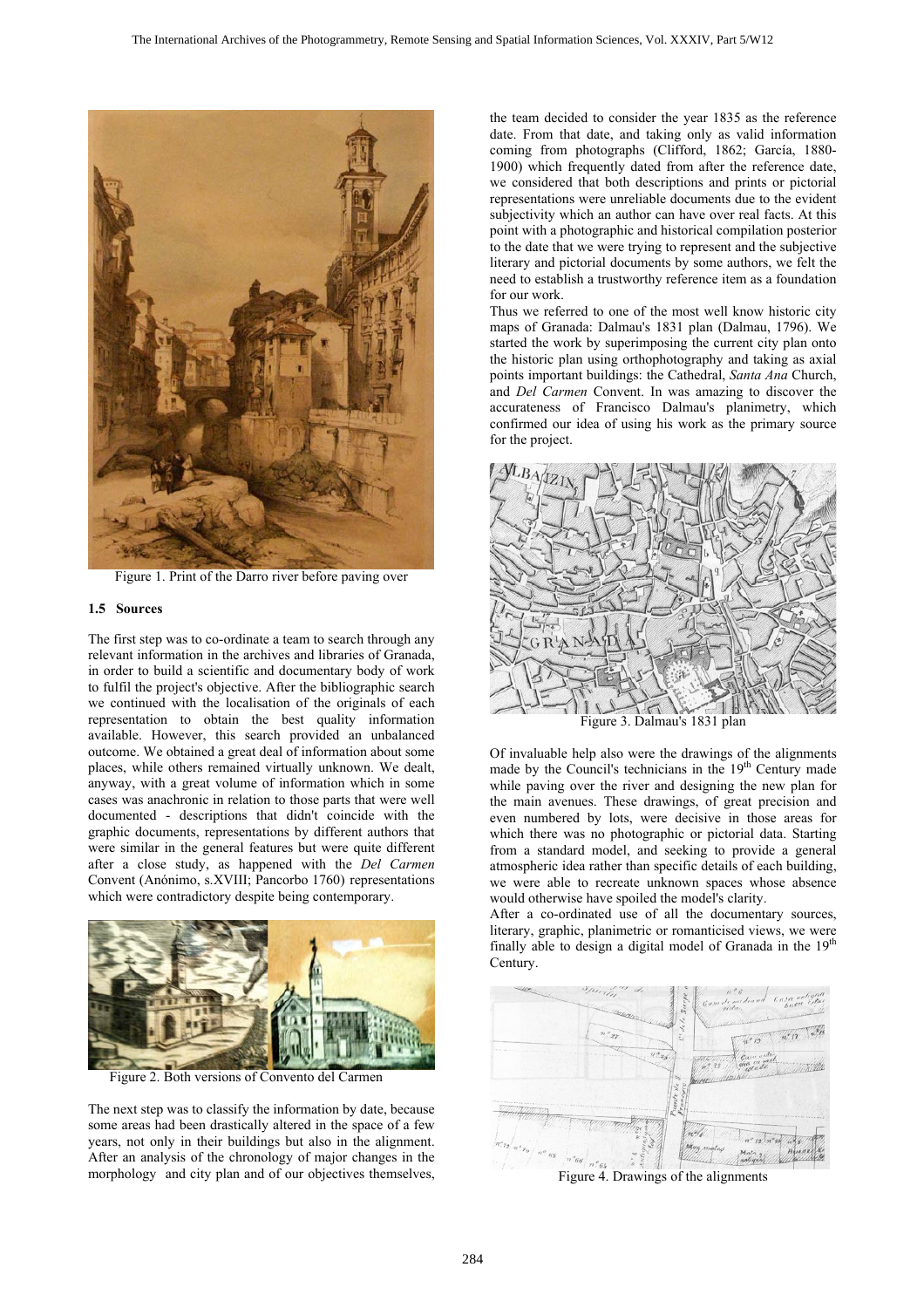## **2. METHODOLOGY 2.3**

### **2.1 Analysis of retrieved documentation from archives**

With the information classified by areas and chronology we started the analysis using as the base the digital version of Francisco Dalmau's plan. The data from the alignments (Anónimo, 1855; Anónimo, 1873) was then added to the plans in order to begin drawing the elevations.

For those cases where there was no information, we opted for using standard typologies suiting the plot and the height, if these were known. In the opposite case when we found plenty of information but all contradictory, we carried out a comparative data analysis, preferring that which was closest to the reference date. However, we also took into account those documents from a later date that offered more information.

We always kept in mind that what we sought to recreate was an atmosphere rather than an exact reconstruction of the buildings, therefore we tried to find the right balance that would help us to attain to our established objective.

### **2.2 The modelling of the un-documented buildings**

One of the main problems we came across was the decision of how to represent the unknown. What was the best way to represent those buildings that had an unknown morphology? A first attempt was made with transparent digital masses, but these were discarded as they had an ambiguous aspect. They were opaque buildings with openings that corresponded to the typology. The attempt to use empty buildings and lots, filled in with solid masses without openings, only revealed a major mistake since it totally altered space perception. In consequence, since a tridimensional object has a plastic value in itself, the representation of these unknown models couldn't be represented by transparent or empty space, as these expression tools aren't neutral and would represent a falsehood. At this point we considered applying Aldo Rossi's concepts (Rossi, 1982) on invariable historic typologies in order to establish a criteria for achieving a digital model for an atmospheric and integrated building. After a study of the typologies and the compositional features of the elevations we decided on a set of balconies and windows that adapted to the alignments and heights, opting for standard three-floor and three-corridor buildings when we these were unknown. The alignments and heights were known through the historic planimetry (the alignment plans carried out for redesigning different streets in the centre and the paving over of the Darro river).



### **Repetitive architectural features**

Optimising a mesh from a model that considers most of the historic centre of Granada is of great importance, both from the point of view of its accomplishment and its size in terms of bytes in the final file. In consequence, the typology criteria mentioned before (Rossi, 1982) has been also applied to define architectural elements such as windows, balconies, window bars, railings, drying areas, terraces, etc.

For each element various types have been modelled conveying in a simplified manner the totality of those appearing in the segment of city represented, unifying dimensions and decorative elements that aren't evident at an infographic scale.

## **2.4 Textures**

Historically the absence of a digital modelling technology over-rated geometry against other fundamental semantic variables of the architectural language, however the textural value of façade fronts is essential, consequently large bitmaps obtained from reality have been used. In any case we have tried to avoid serial repetitions. These maps were obtained form the present architecture of the city using high resolution digital photography, which was retouched to eliminate blatant decay that would give away the repetition of a map.

Before being applied to the model the texture was also manipulated with symmetric multiplication to augment its size, only to be retouched again to get rid of any traces of repetition. In this way the resulting bitmap will have a single dimension avoiding repetition in the application.

#### **2.5 Roofs**

We have thought of a resolution for a type of roof that would be very "light" -in computer terms- but which offers a realistic appearance. Its geometry has been devised using parametric software and the maps include the under ridge tile. The roof valley and hips have been resolved with max rendered lines with their corresponding lineal map.



Figure 6. Roofs

## **2.6 Portals**

All along the mesh there was a series of buildings that, without being outstanding in their function, had decorative elements around windows and doors, especially around the main entrances. These portals were modelled to allow a relief view in the subsequent viewings because of the lineal Figure 5. Standard building view in the subsequent viewings because of the lineal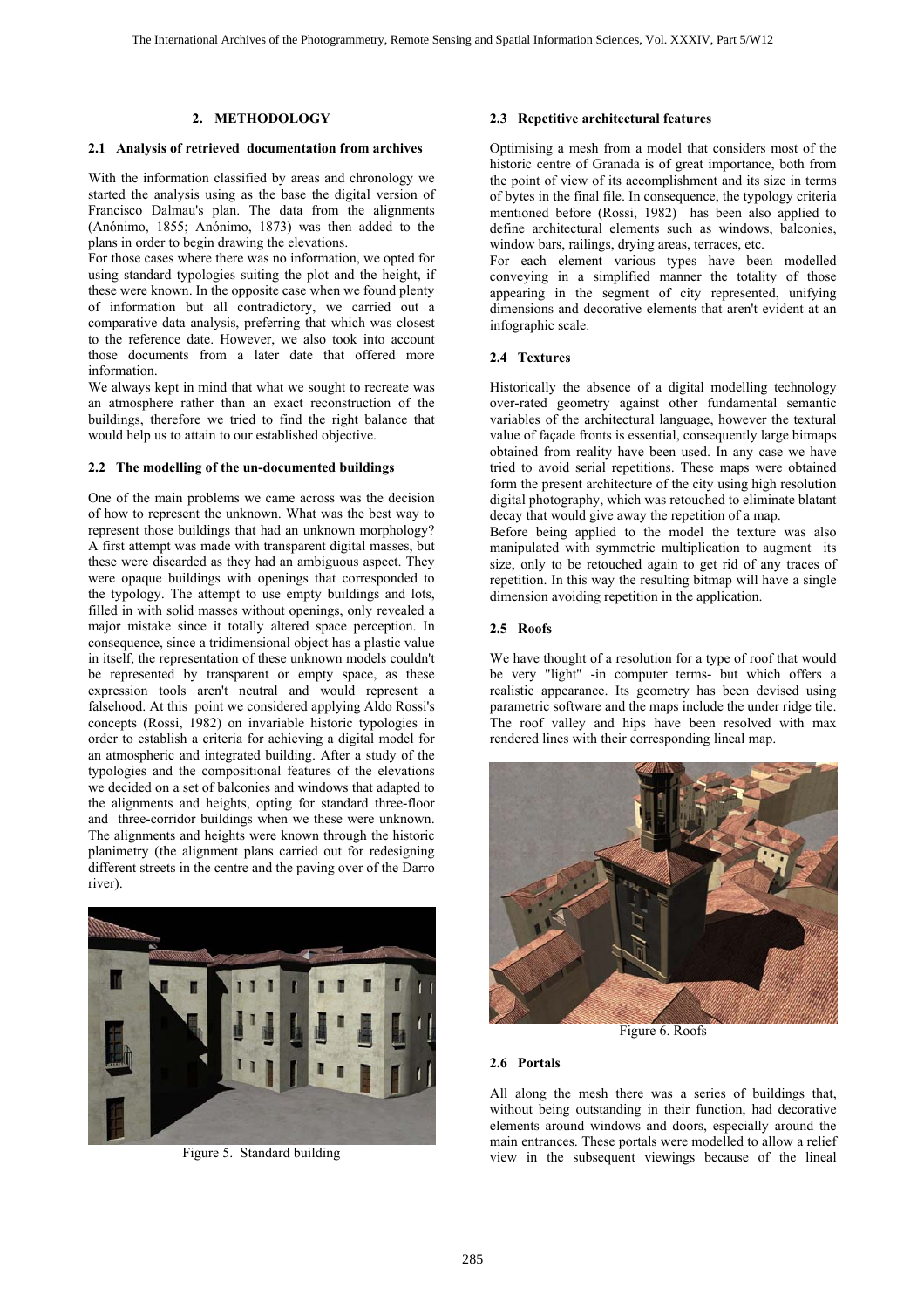configuration of the streets, in which all the elevations would otherwise be foreshortened.

# **2.7 People**

An urban recreation such as the one we are presenting needs people. We have used old photographs from the turn of the century which have been coloured and manipulated with maps of opacity. Sometimes as in the case of Muriel's painting (Muriel, 1834) we have used a photomontage of the painting to include the reference in a more direct way (figure 11).

# **2.8 Vegetation**

Realistic vegetation is a complex element in a tridimensional model, therefore we decided to retouch the bitmap images. This has been carried out with cloning techniques using Photoshop and Photopaint for the river bed vegetation and prefixed dissemination techniques for the geraniums in balconies and windows.



Figure 7. Vegetation

In order to do the retouching we used photographs of the river and its vegetation as base material, while for balconies and windows we used photographs recently taken in the neighbourhood.

The tree areas have been included as individual mapped regions which rotate perpendicularly to the camera in each render. Several basic maps were taken and later modified with symmetries and changes of scale to simulate variety.

# **2.9 Backgrounds**

One of the advantages, in terms of the digital dimension of our modelled city, was the fact the streets were basically narrow which meant that there weren't many backgrounds to be dealt with. However, some of the recreated spaces had a view of the *Sabika* hill, where the Alhambra stands, in the background. In order to solve this problem, we took photographs of the hill with the palace complex, removing the residential buildings in the lower areas, which are from later than the model's reference date, but leaving untouched the view of the palaces. Despite the fact that in the last 180 years the Alhambra has undergone several restorations and its interiors have changed radically the truth is that most of those alterations are at roof level. Since they only appeared as background and they weren't the subject matter of this study we agreed to include the current view of the building without any changes (figure 11).

# **2.10 Hardware and Software**

We used two Pentium computers with Autocad and 3Dstudio. The bitmaps were handled using both Adobe Photoshop and Corel Photopaint. For the roofs we have used Architectural Desktop.

# **2.11 Web Page**

The Web Page: http.//www.rehabilitacion.org has been managed using the following multimedia tools:

- 1. Navigation Orthophotograph of the city with a "stop" (Hotspots) system as general information area. We have also set up Hotspots in some buildings where necessary.
- 2. Bitmap 360º immersive views of the current state of each "stop" through attached current digital photographs.
- 3. Equivalent virtual immersive historic views of the same areas.
- 4. Bitmap images of the "stop" area.
- 5. Transition bitmaps of equivalent photographs of identical images comparing past and present views.
- 6. Reproductions of the photographic and pictorial sources we have used.
- 7. Descriptions.
- 8. Special downloadable animations.

This same typology repeats at building level in which we add an item on planimetry.



Figure 8. Web Page

# **3. SINGULAR BUILDINGS**

Last but not least, a series of important buildings, characteristic of each area, appear in the mesh. In such a wide range model, this helps the visitor to place himself in context, otherwise he wouldn't have any references and would hardly know where he is at a given moment.

Due to their importance in  $19<sup>th</sup>$  century Granada some of these buildings have also been developed as individual meshes in their interior or through some of their more wellknown features. These buildings, lost forever, are now recreated for those who want to have a glimpse of the past.

# **3.1 Buildings which have disappeared**

Among the important buildings which have been closely surveyed, there is a type which despite the existence of some remains (archaeologically speaking), is unknown to the people of Granada.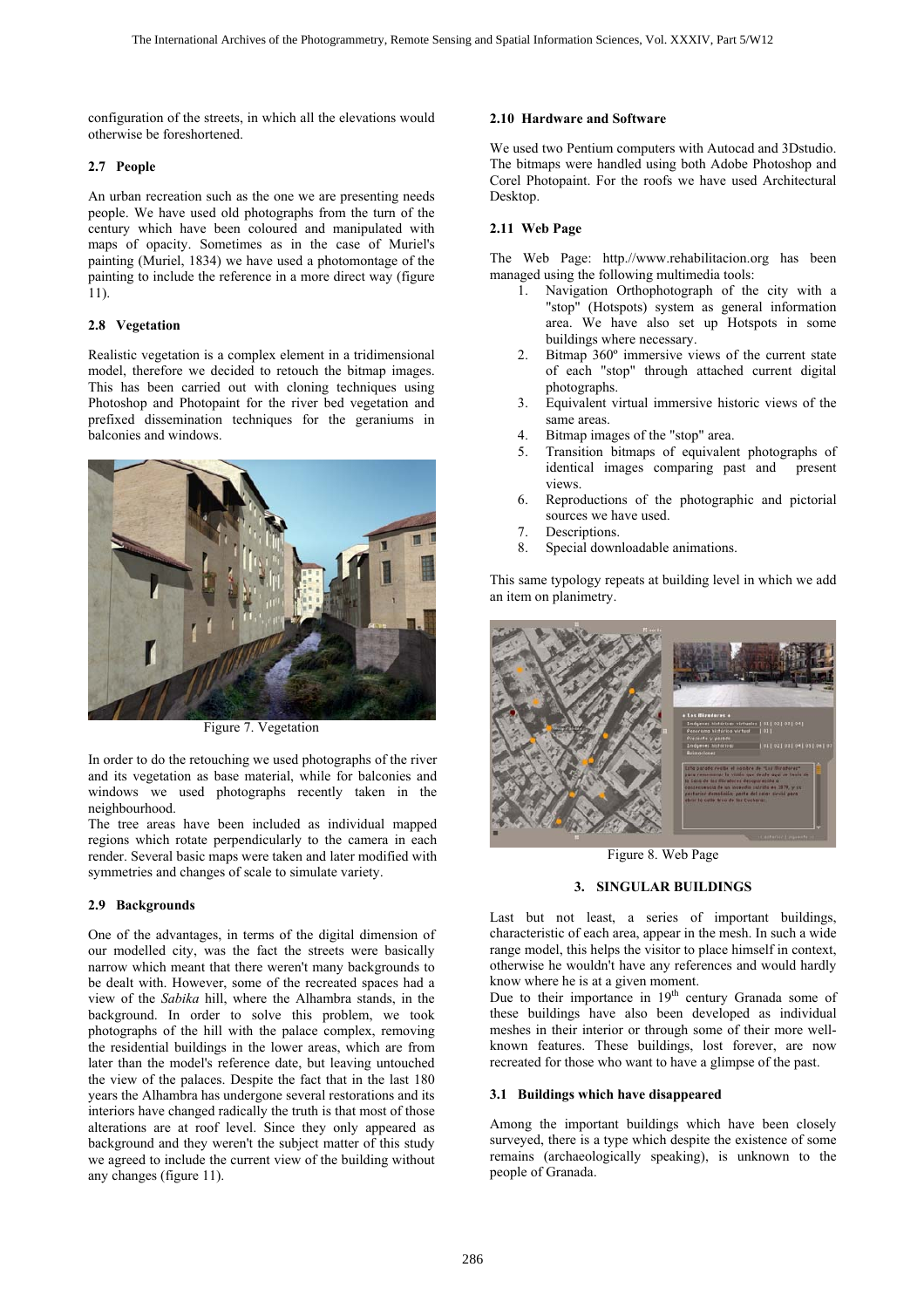This is the case of the Nasrid *Maristán*, a 14<sup>th</sup> century psychiatric hospital. Its structure was very similar to an Islamic "funduq", of which the current *Corral del Carbón* is an outstanding and perfectly conserved example in Granada.

The hypothetical reconstruction was carried out by two researchers from the *Escuela de Estudios Árabes* (CSIC) - College of Arab Studies, Antonio Almagro y Antonio Orihuela, who took as reference material the elevations carried out before its demolition, archaeological surveys and its structural and constructive similarity to the contemporary example mentioned before.

In the same way, though this time with greater existing remains, the baths *Baños de Hernado de Zafra (House of the tombs),* the gate *Puerta de los Tableros*, and the arches *Arco de las Orejas* and *Arco de Elvira* have been reconstructed after a survey of the preserved remains and close study of historic documents (Gómez Moreno, 1892) and contemporary buildings. **Figure 10.** *Santa Ana* fountain. Singular building



Figure 9. Nasrid *Maristán.* Singular building

## **3.2 Partially preserved buildings**

In some other cases the buildings had completely disappeared leaving only the historic planimetry, as is the case in the *Casa de los Miradores*, of which the original project elevation plan, by the architect Diego de Siloé (Siloe, 1560), is still conserved. Sometimes we had photographs from just before the demolition as is the case of *San Gil* church or a print as in the *Santo Espíritu* church (Lewis, 1835), the *Santa Ana* or *Encarnación* hospitals (De Prangey, 1836, 1837 y 1839), the *Del Carmen* Church and Convent (now only the first section remains as Granada's Town Hall) or the *Santa Ana* fountain (De Prangey, 1836, 1837 y 1839). In all these cases only the documented parts were included, leaving the rest as simple volumes taken from our original plan by Dalmau, already mentioned before.



### **3.3 Preserved Buildings**

Lastly, there was a group of important historic buildings that were well preserved and were within our study areas, such as the *Santa Ana* and the *San Pedro & San Pablo* church, the Archaeological Museum, the *Corral del Carbón* and the *Real Chancillería* (the current Law Courts). First we thought of introducing textured solids because the buildings were well preserved and we could obtain orthophotographs of its elevations, but we withdrew the idea, taking into account that the mesh was mainly lineal and that the viewpoints would be forced when making the renders. So, we modelled the buildings to obtain volume and shade, as well as a fully integrated model, unachievable if we had used textured solids.



Figure 11. *Real Chancillería*, on the left.

## **4. RENDERS**

#### **4.1 Illumination**

Due to the size of the mesh and the hardware capacity, we decided that the lighting of the model would be based on simple lights without radiation that would have a self-running device for each render. After several tests we improved the lighting to a single main light with a ray-trace and luminous points that would soften the dark areas.